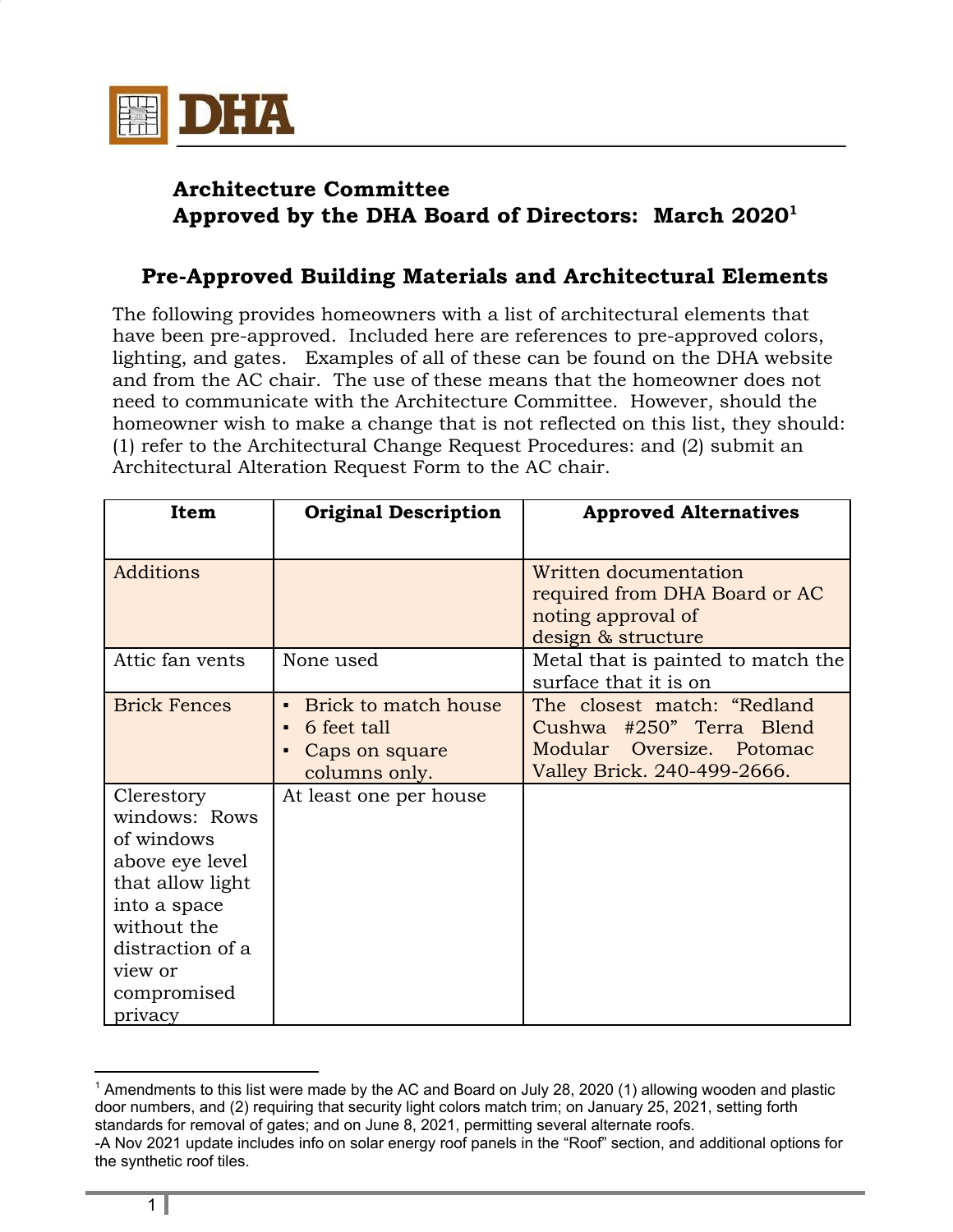| Item                            | <b>Original Description</b>                                                                                                                                                                                                                          | <b>Approved Alternatives</b>                                                                                                                                                                                                                                                        |
|---------------------------------|------------------------------------------------------------------------------------------------------------------------------------------------------------------------------------------------------------------------------------------------------|-------------------------------------------------------------------------------------------------------------------------------------------------------------------------------------------------------------------------------------------------------------------------------------|
| <b>Color of House</b>           | Siding - stained only.<br>٠<br>Brick walls - unpainted<br>Trim - stained brown.<br>$\blacksquare$<br>Front, side, back and<br>garage doors -<br>painted same color<br>Accent panels – painted<br>to match doors or were<br>$a$ 3 <sup>rd</sup> color | Siding/walls may be repainted<br>if<br>already painted since stain<br>cannot be applied over paint.<br>Hardie Panel may be painted<br>since it will not accept stain<br>See front door exception<br>under relevant section<br>Please see list of approved stain<br>and paint colors |
| Chimney                         | One or two per home,<br>made of brick without<br>chimney caps.                                                                                                                                                                                       | Metal chimney caps.<br>$\blacksquare$<br>Simple screening to prevent<br>animals.                                                                                                                                                                                                    |
| Deadbolt lock                   | Round in a silver finish                                                                                                                                                                                                                             | Finish should match metallic door<br>knob and knocker                                                                                                                                                                                                                               |
| Door knobs/<br>levers           | Rectilinear keystone<br>shape back plate<br>Silver finish<br>Lever operation                                                                                                                                                                         | Any [round or rectangular]<br>٠<br>shape that does not use a<br>scroll design<br>Any metallic finish to match<br>bolt and knocker<br>Lever or knob operation<br>٠                                                                                                                   |
| Door knockers                   | None used                                                                                                                                                                                                                                            | Any metallic finish to match<br>$\blacksquare$<br>knob and deadbolt<br>Any design without scrolls<br>or fancy ornamentation<br>Placed at center of door at or<br>above eye level                                                                                                    |
| Driveway                        | Concrete, standard off<br>white                                                                                                                                                                                                                      | Concrete Aggregate (pebbled<br>finish)                                                                                                                                                                                                                                              |
| Front door                      | Solid panel door with<br>raised moldings, no<br>windows, and painted<br>accent color [see Color of<br>House above - front, side,<br>back & garage doors<br>painted the same color                                                                    | Peepholes<br>Mail slots may be used, in<br>metal to match the finish of<br>the other door hardware.<br>Solid wood replacement<br>doors may be naturally<br>stained<br>Please see list of approved front<br>door designs                                                             |
| Front Entryway<br>Overhang area | Extends to different<br>$\blacksquare$<br>points in various                                                                                                                                                                                          | Open area can be covered with flat<br>glass or Plexiglas or fitted with a                                                                                                                                                                                                           |
|                                 | models but is always<br>present<br>Often with large open<br>٠<br>area in roof                                                                                                                                                                        | flat skylight                                                                                                                                                                                                                                                                       |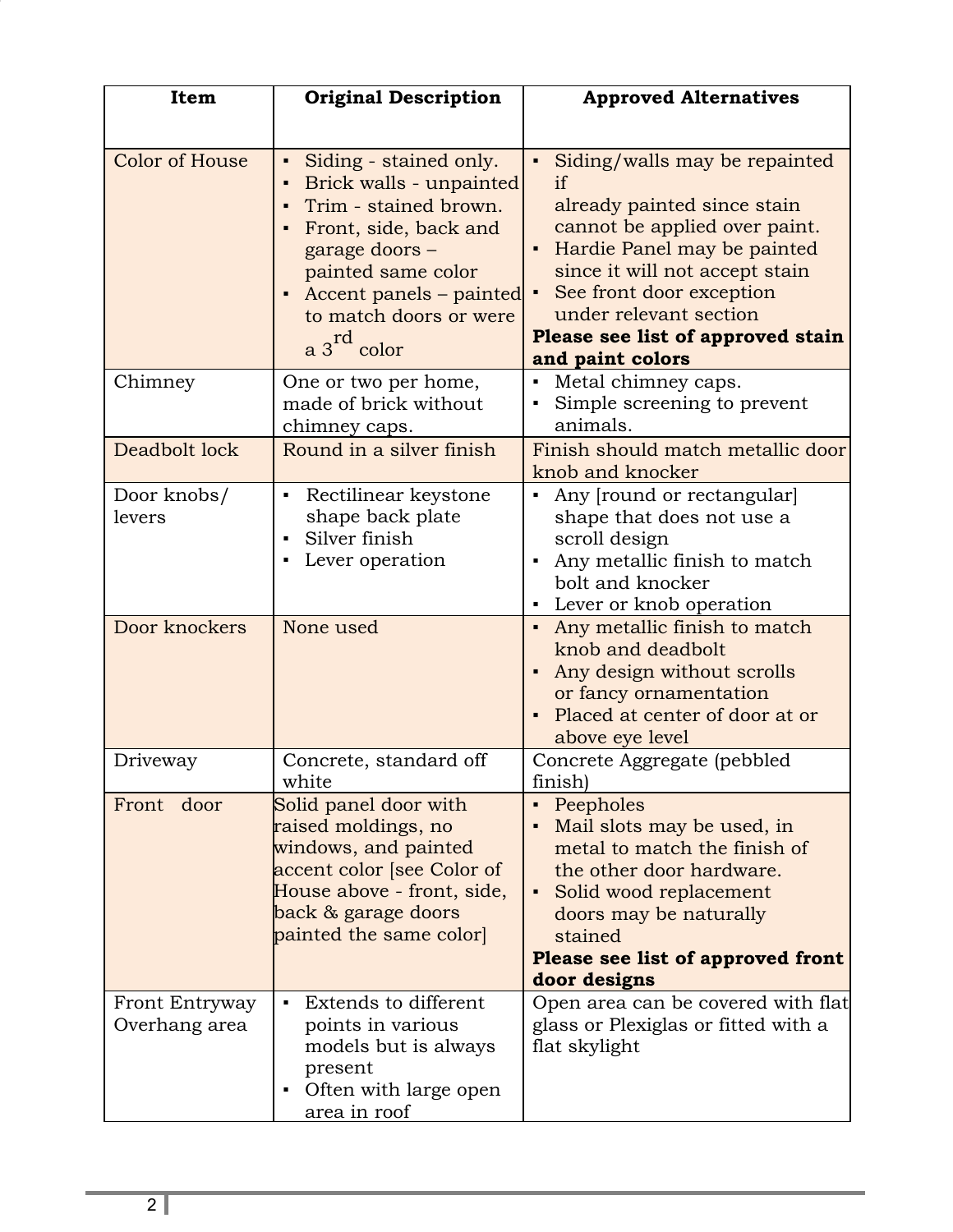| Item                                             | <b>Original Description</b>                                                                                                                                                                                           | <b>Approved Alternatives</b>                                                                                                                                                                                                                                                                                                                                                                                                                                      |
|--------------------------------------------------|-----------------------------------------------------------------------------------------------------------------------------------------------------------------------------------------------------------------------|-------------------------------------------------------------------------------------------------------------------------------------------------------------------------------------------------------------------------------------------------------------------------------------------------------------------------------------------------------------------------------------------------------------------------------------------------------------------|
| Garage door                                      | Wood, painted<br>Color is the accent<br>color of the house<br>[See Color of House<br>above - front, side,<br>back & garage doors<br>painted the same<br>color<br>Molding in<br>rectilinear<br>pattern<br>• No windows | Metal or fiberglass<br>$\blacksquare$<br>If the front door has a natural<br>stain, the garage should be<br>painted an approved garage<br>door color [Please see color<br>book<br>Raised pattern of either<br>squares or rectangles<br>Remote garage door controller<br>Ξ<br>can be affixed to the inside of<br>the exterior molding around the<br>garage door.                                                                                                    |
| Gates<br>Replacement or<br>Repair and<br>Removal | Reverse board & batten<br>stained to match siding<br>with brown wood frame<br>edging<br>Twin Court and<br>some Garden Court<br>models had two;<br>most other models<br>had one                                        | Metal, metal and wood or all<br>wood [black or brown]<br>Rectilinear design -<br>simplicity of form, basic<br>shapes, no scrolls<br>Please see list of approved gates<br>Gates leading to front doors of<br>$\blacksquare$<br>homes may be removed, at the<br>discretion of the homeowner,<br>including homes with one gate<br>leading both to the front door<br>and back/garden areas.<br>• Gates leading directly to<br>back/garden areas cannot be<br>removed. |
| Gutters/downspo<br>uts                           | Metal painted to match<br>brown trim                                                                                                                                                                                  | Downspouts may be brown,<br>$\blacksquare$<br>gray or, painted to match the<br>surface they are on.<br>Gutter guards or covers -brown<br>or gray                                                                                                                                                                                                                                                                                                                  |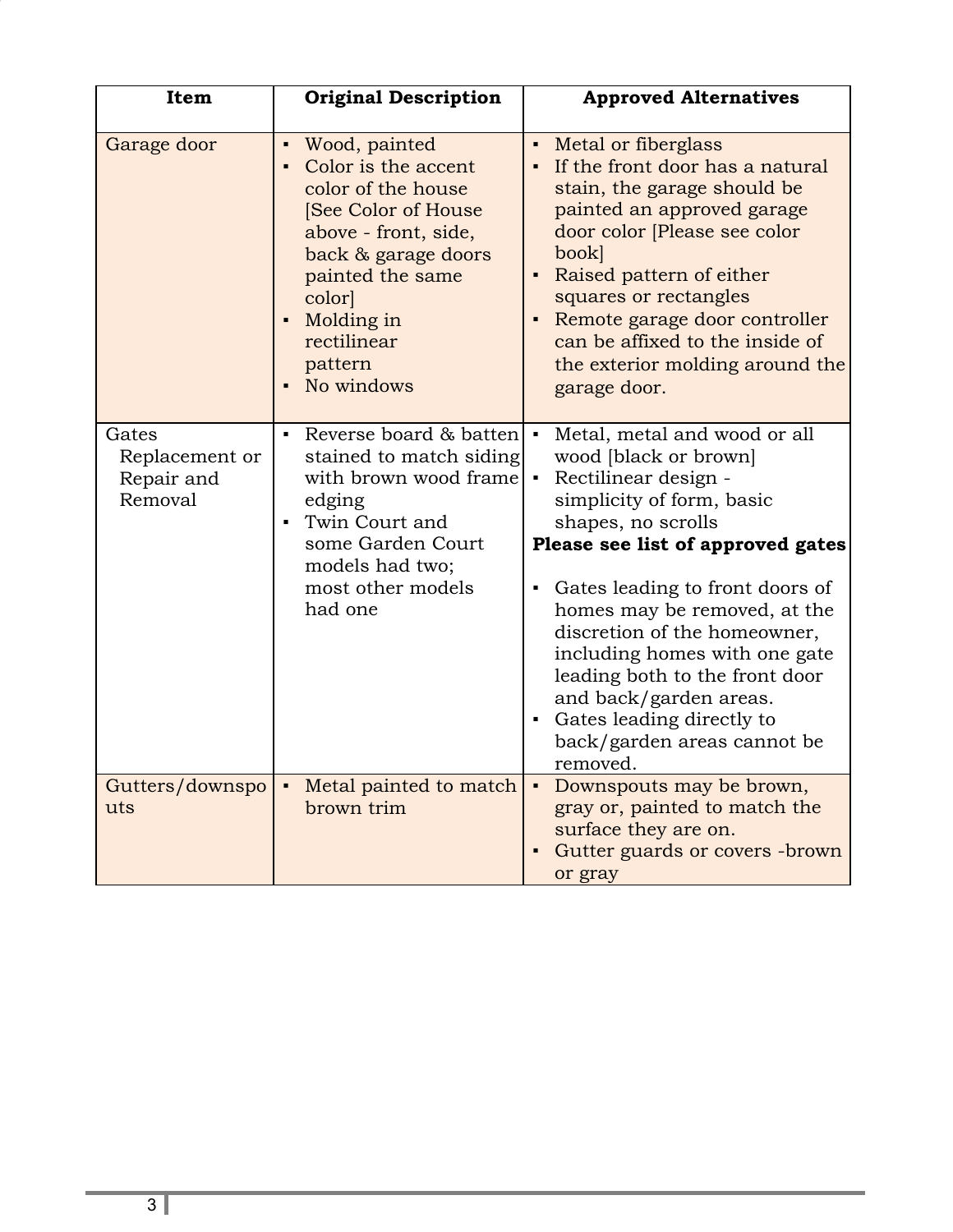| House numbers               | <b>Brass</b><br>$\blacksquare$<br>Individual numerals<br>Located on fascia<br>$\blacksquare$<br>over center of<br>garage door<br>Horizontal placement                                                                                                                            | Any finish<br>Е<br>Simple numerals without<br>adornment in any font (not<br>italic or script)<br>At least 3 inches high<br>Е<br>Can be to the far left or right<br>of trim (whichever side is<br>closest to the front door) or<br>adjacent to the light fixture at<br>the garage door<br>Horizontal or vertical placement                                                                                       |
|-----------------------------|----------------------------------------------------------------------------------------------------------------------------------------------------------------------------------------------------------------------------------------------------------------------------------|-----------------------------------------------------------------------------------------------------------------------------------------------------------------------------------------------------------------------------------------------------------------------------------------------------------------------------------------------------------------------------------------------------------------|
| Item                        | <b>Original Description</b>                                                                                                                                                                                                                                                      | <b>Approved Alternatives</b>                                                                                                                                                                                                                                                                                                                                                                                    |
| Lighting<br>Mailbox or mail | One or two white glass<br>$\blacksquare$<br>globe torch-style lights<br>with black metal stem.<br>One is near the front<br>door. The other may be<br>on the siding between<br>garage door and<br>walkway to front door.<br>Originally no security<br>lighting<br>Wooden box with | <b>Please see approved lighting</b><br>Ξ<br><b>list</b><br>Security lighting color to<br>match trim<br>Lights in new locations,<br>including security lighting,<br>require an Architectural<br><b>Alteration Request Form</b><br>Covered mail slot can be added to                                                                                                                                              |
| slots                       | hinged top<br>Located near the<br>front door; usually<br>on garage wall<br>Painted to match siding<br>п                                                                                                                                                                          | the garage wall located near front<br>door or be cut into the front door.<br>The metal flap should match<br>the door hardware.                                                                                                                                                                                                                                                                                  |
| Roof                        | Cedar shakes - thin $\frac{1}{2}$ "<br>$\blacksquare$<br>could be natural or<br>stained dark brown or<br>dark gray<br>Flashings and vents<br>л<br>brown                                                                                                                          | Thick $\frac{3}{4}$ , with or without<br>preservative applied<br>Synthetic tiles as follows, either<br>with or without solar panels:<br>1. EcoStar, LLC, in the Empire<br>line with the following colors:<br>Freeport Federal, Hampton<br>Harbor, Five Shade Cedar<br>Brown Blend, or Grey/Brown<br>Blend<br>2. DaVinci Roofscapes, LLC, in<br>the Bellaforte or Single-width<br>lines in the following colors: |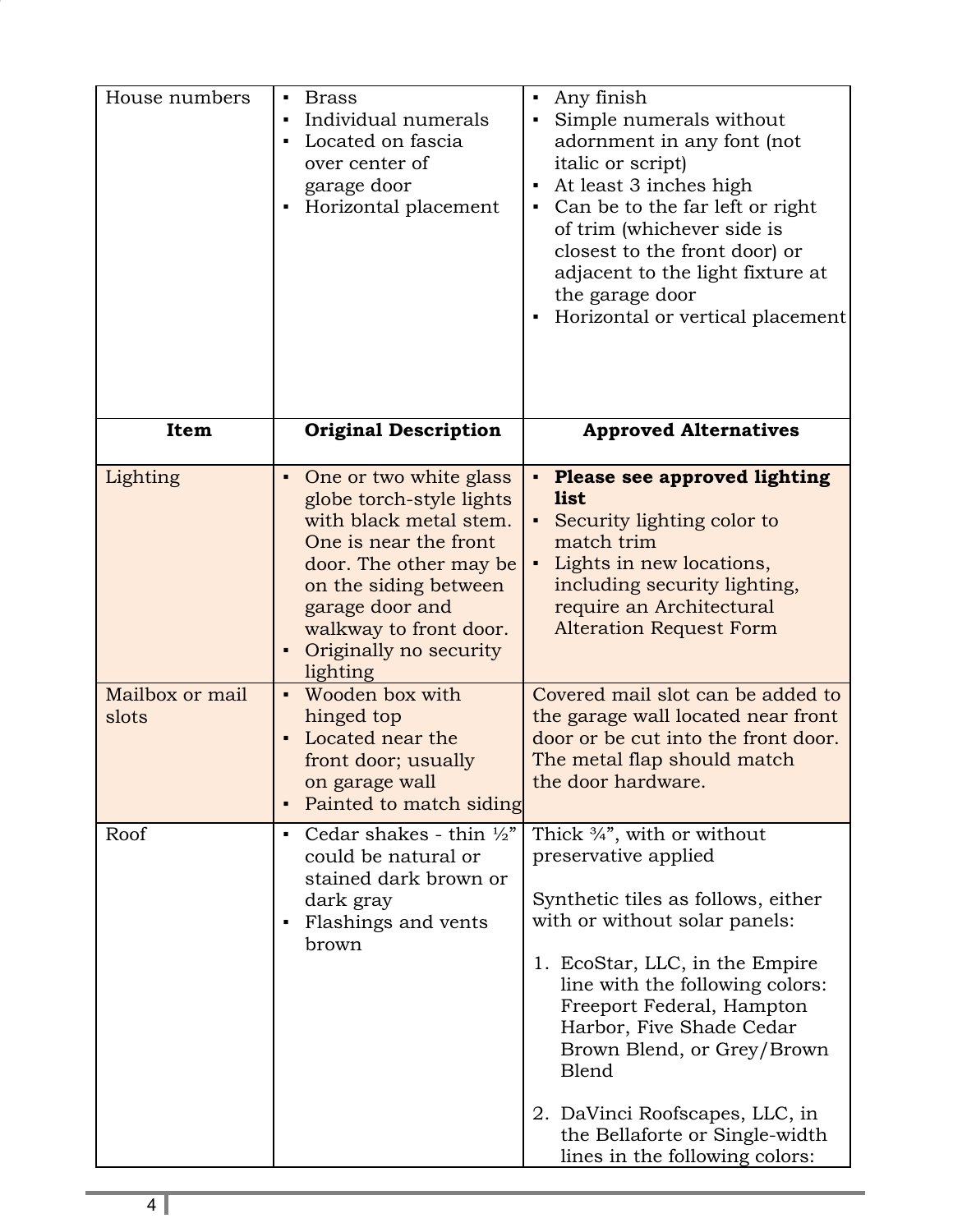|                                     | Aged Cedar, Mountain or<br>Tahoe (either cool roof (CRRC-<br>"Cool Roof Rating Council" -<br>https://coolroofs.org/) or<br>standard acceptable for the<br>DaVinci selections.)<br>The approved synthetic tiles are.<br>п<br>pre-approved when they are<br>applied to the entire roof,<br>instead of cedar shake shingles<br>(with or without solar panels).<br>No AARF is required in this<br>circumstance.<br>Intermixing/interlacing<br>٠ |
|-------------------------------------|---------------------------------------------------------------------------------------------------------------------------------------------------------------------------------------------------------------------------------------------------------------------------------------------------------------------------------------------------------------------------------------------------------------------------------------------|
|                                     | synthetic tiles amongst natural<br>cedar shake shingles (as in a<br>repair/patch) is prohibited.<br>Using synthetic tiles on a<br>portion of a roof (e.g., on an<br>upper section, or only on one<br>slope) is not pre-approved; an<br>AARF describing the<br>combination must be submitted<br>for review and approval.                                                                                                                     |
|                                     | <b>NOTE:</b><br>Solar panels generally are<br>permitted on the roofs of<br>Drumaldry homes. However, to<br>ensure consistency with<br>Drumaldry architectural<br>standards, homeowners planning<br>to install them must consult with<br>the AC prior to proceeding with<br>their project.                                                                                                                                                   |
| Screen and Storm None used<br>doors | Full view style without mullions<br>٠<br>Brown or gray finish to match<br>trim or painted to match the<br>front door.<br>Plain, without scroll designs<br>on frame or window                                                                                                                                                                                                                                                                |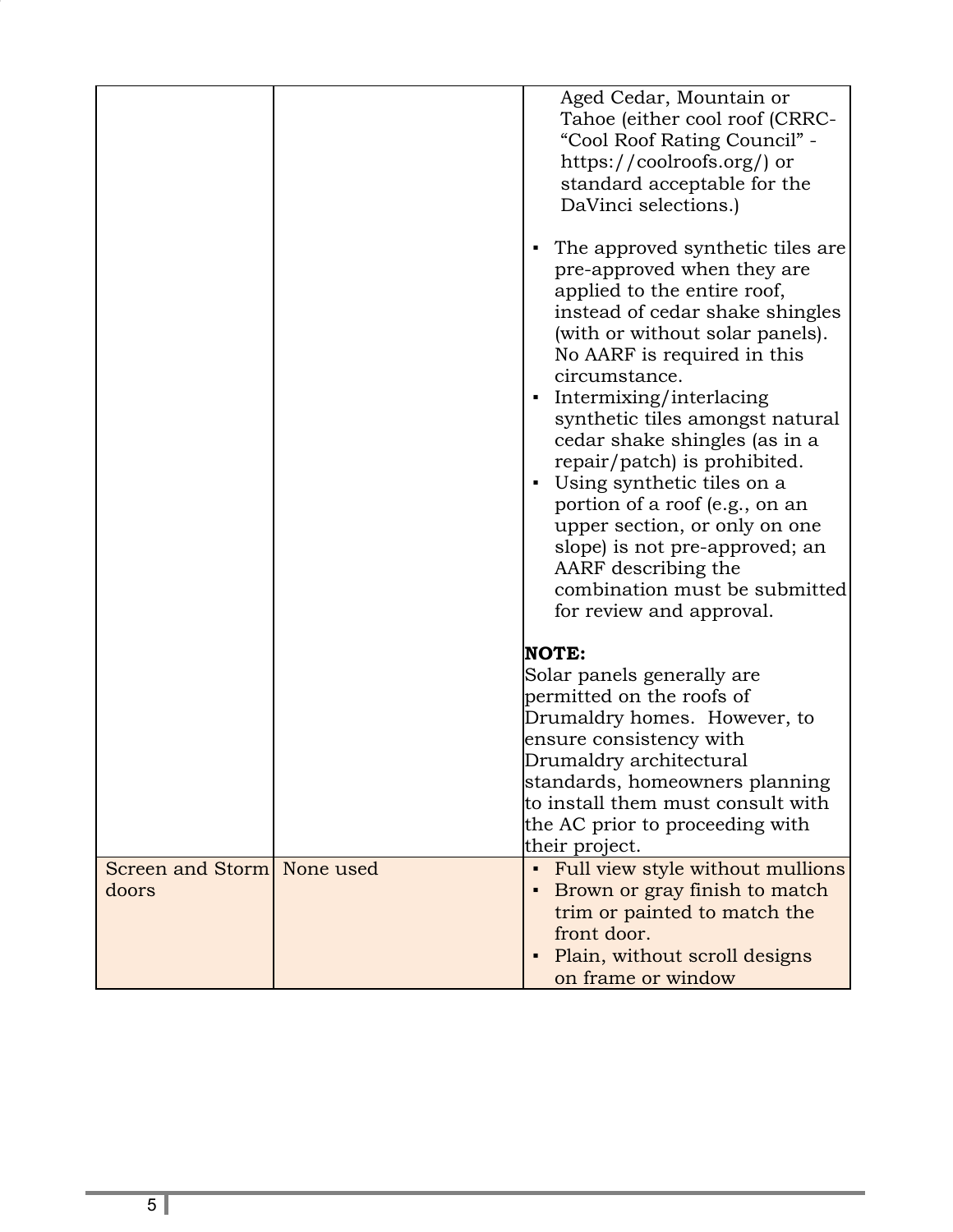| Side light<br>windows | One on each side of<br>$\blacksquare$<br>front door unless<br>originally not included<br>[Manor Court model]<br>Clear plate glass,<br>single piece<br>No mullions (pane<br>dividers)                    | Frosted completely or frosted in<br>$\blacksquare$<br>simple rectilinear pattern<br>Textured glass<br>$\blacksquare$                                                                             |
|-----------------------|---------------------------------------------------------------------------------------------------------------------------------------------------------------------------------------------------------|--------------------------------------------------------------------------------------------------------------------------------------------------------------------------------------------------|
| Item                  | <b>Original Description</b>                                                                                                                                                                             | <b>Approved Alternatives</b>                                                                                                                                                                     |
| Siding                | Cedar T1-11 -- reverse<br>board and batten, 12<br>inches on center<br>• Stained                                                                                                                         | Hardie Panel, 10 pre-finished<br>colors have been approved<br>that match or are very<br>similar to pre-approved<br>colors.<br>See list of approved colors<br>Pine or pressure treated T1-11<br>٠ |
| Skylights             | None used                                                                                                                                                                                               | Flat style, not domed, with brown<br>or gray trim only<br>May be operable/openable<br>(Velux or comparable brand)                                                                                |
| Trim                  | Around windows and<br>panels under windows<br>Around all doors<br>At bottom of roof<br>line (fascia)<br>At all corners,<br>covering full height of<br>wall<br><b>Covered by List in</b><br>next column) | Hardie Panel trim or equivalent,<br>painted<br><b>See List of Approved Colors</b>                                                                                                                |
| <b>Utility Access</b> | Two or three hinged<br>doors cut into siding<br>for meters<br>Stained to match siding<br>Near front door or<br>garage                                                                                   | One hinged door                                                                                                                                                                                  |